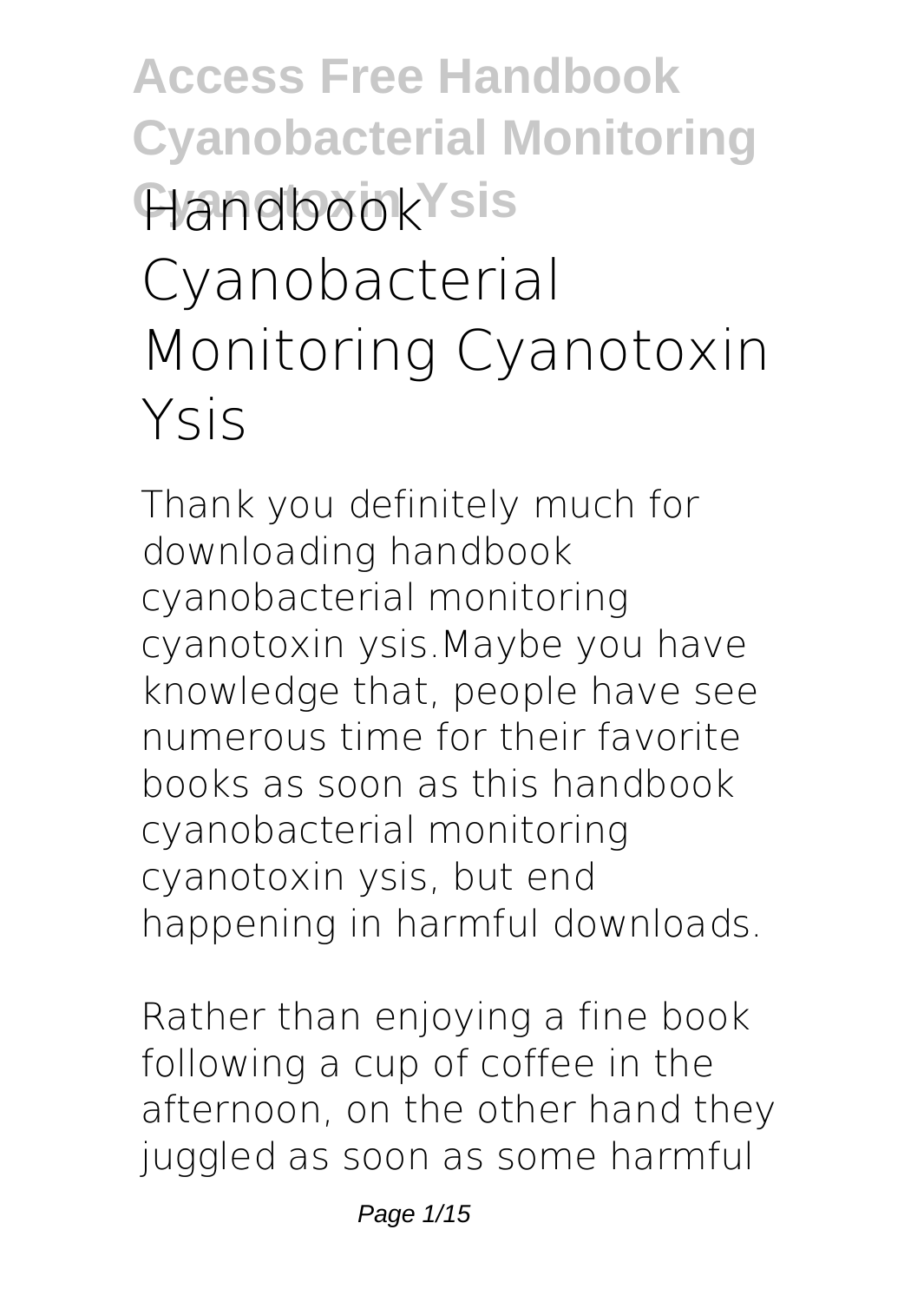**Cirus inside their computer. handbook cyanobacterial monitoring cyanotoxin ysis** is understandable in our digital library an online entrance to it is set as public as a result you can download it instantly. Our digital library saves in multipart countries, allowing you to acquire the most less latency epoch to download any of our books when this one. Merely said, the handbook cyanobacterial monitoring cyanotoxin ysis is universally compatible following any devices to read.

**Handbook Cyanobacterial Monitoring Cyanotoxin Ysis** Scientists from Scripps Institution of Oceanography at the University of California San Diego, the Page 2/15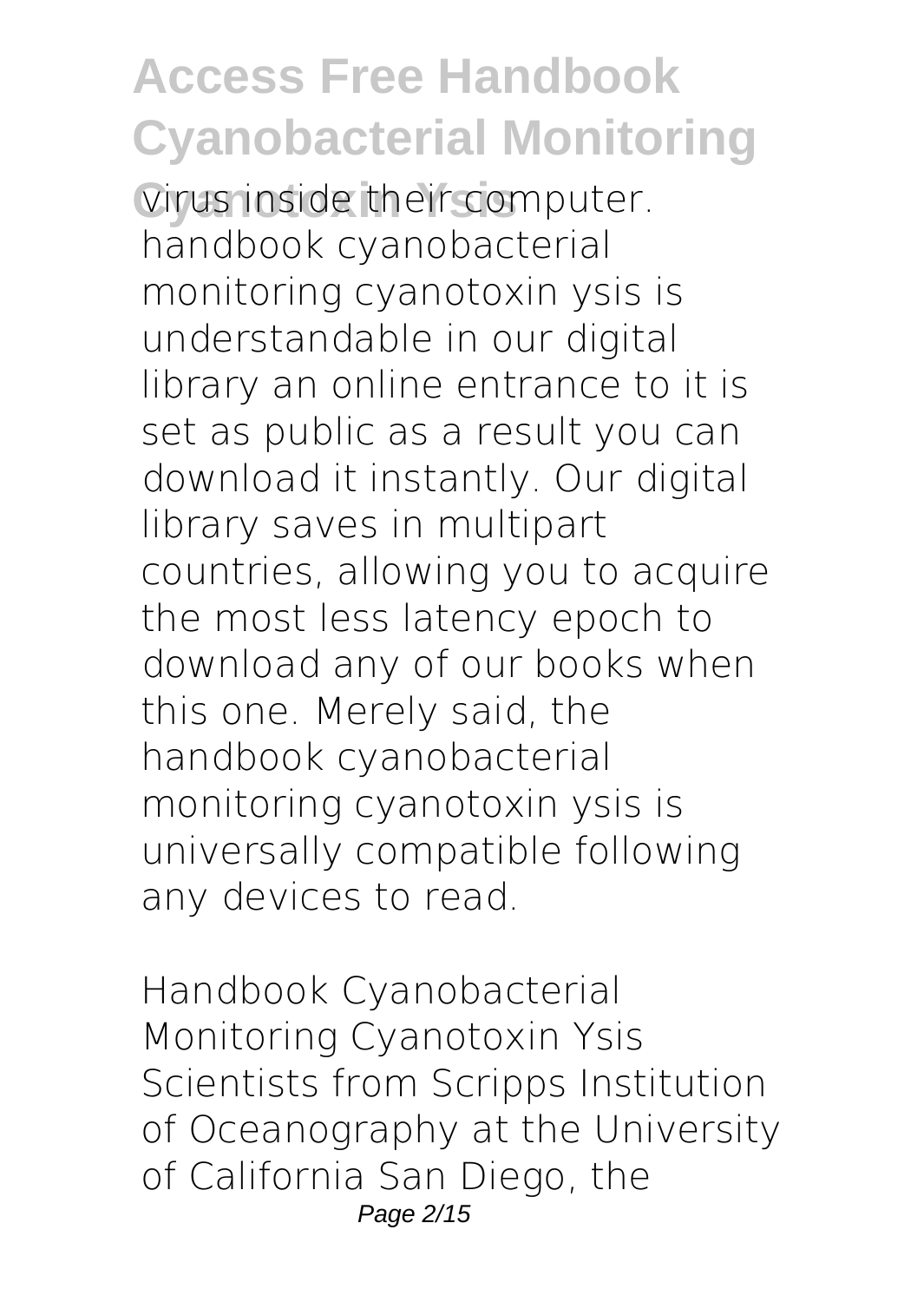**Access Free Handbook Cyanobacterial Monitoring Cyanotoxin Ysis** University of São Paulo and UC Santa Cruz collaborated to discover and validate the enzymes ...

A valuable handbook containing reviews, practical methods and standard operating procedures. A valuable and practical working handbook containing introductory and specialist content that tackles a major and growing field of environmental, microbiological and ecotoxicological monitoring and analysis Includes introductory reviews, practical analytical chapters and a comprehensive listing of almost thirty Standard Operating Procedures (SOPs) For use in the laboratory, in academic and government institutions and Page 3/15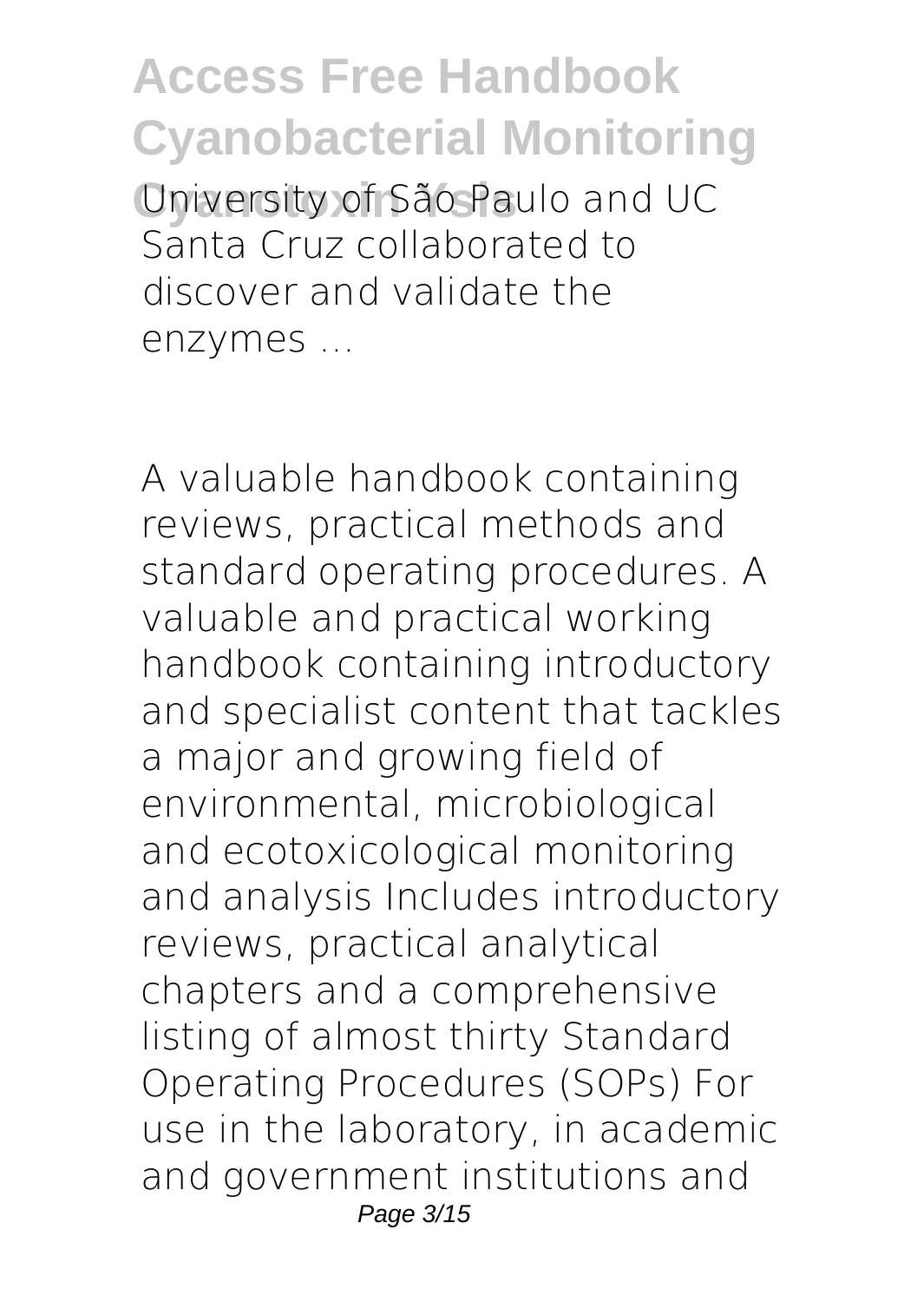**Access Free Handbook Cyanobacterial Monitoring** industriab settings is

This AWWA manual of practice provides water professionals with solutions to algae-related problems. Topics covered include identification of algal species, monitoring programs, and best management and treatment strategies.

With the ever-increasing incidence of harmful cyanobacterial algal blooms, this monograph has added urgency and will be essential reading for all sorts of researchers, from neuroscientists to cancer research specialists. The volume contains the proceedings of the 2005 International Symposium on Cyanobacterial Harmful Algal Page 4/15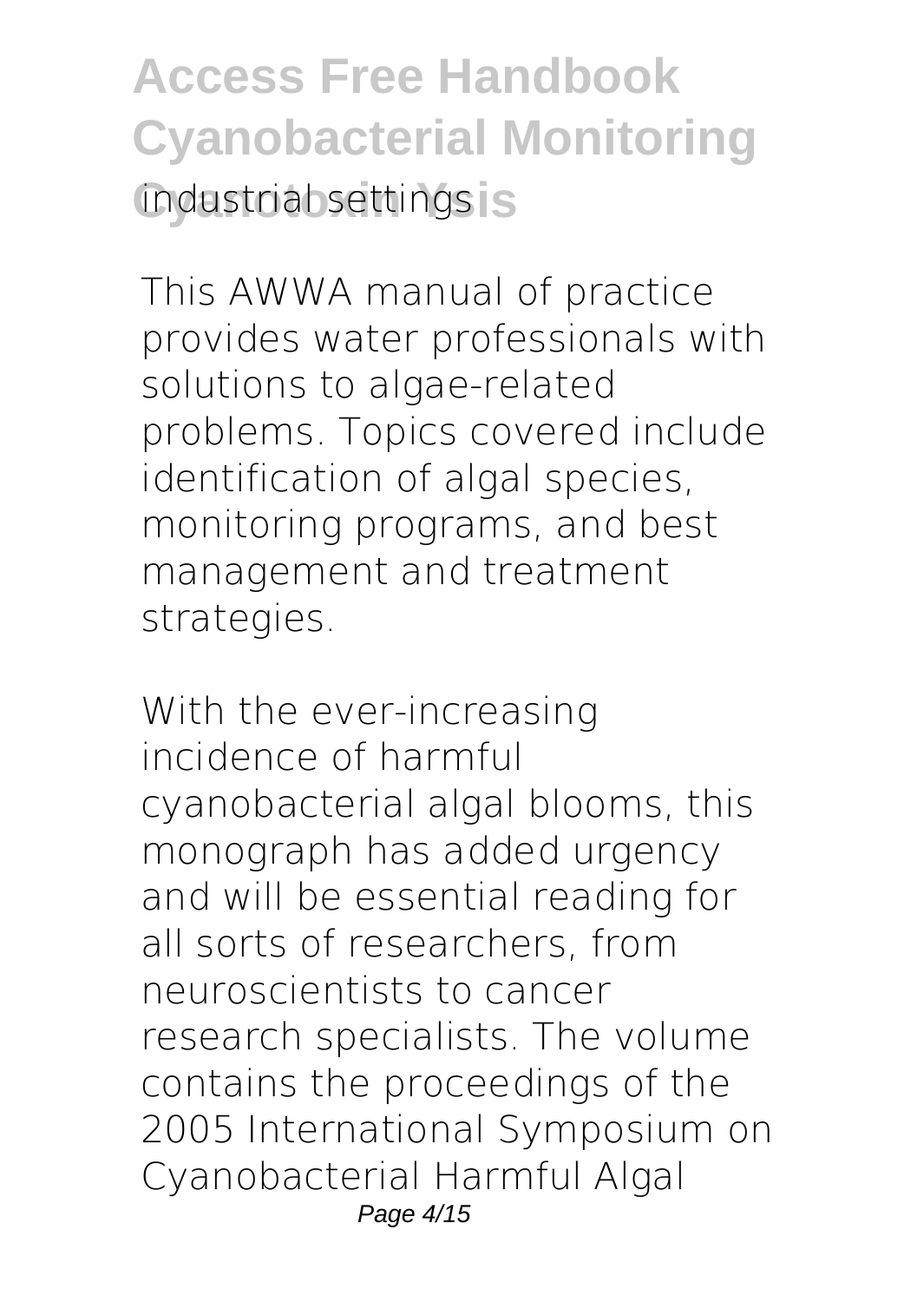**Cyanotoxin Ysis** Blooms, and has been edited by H. Kenneth Hudnell, of the US Environmental Protection Agency. It contains much of the most recent research into the subject.

This book discusses toxic Microcystis and the toxins from various viewpoints such as classification, cultivation, occurrences in lakes, and relations to zooplankton. The text presents new information on the chemistry, analytical chemistry, toxicology, molecular modeling, and liver tumor promotion of the toxins. Microcystis species are described in relation to morphological features, allozyme genotype, and toxin content. Seasonal changes of Microcystis population are described with Page 5/15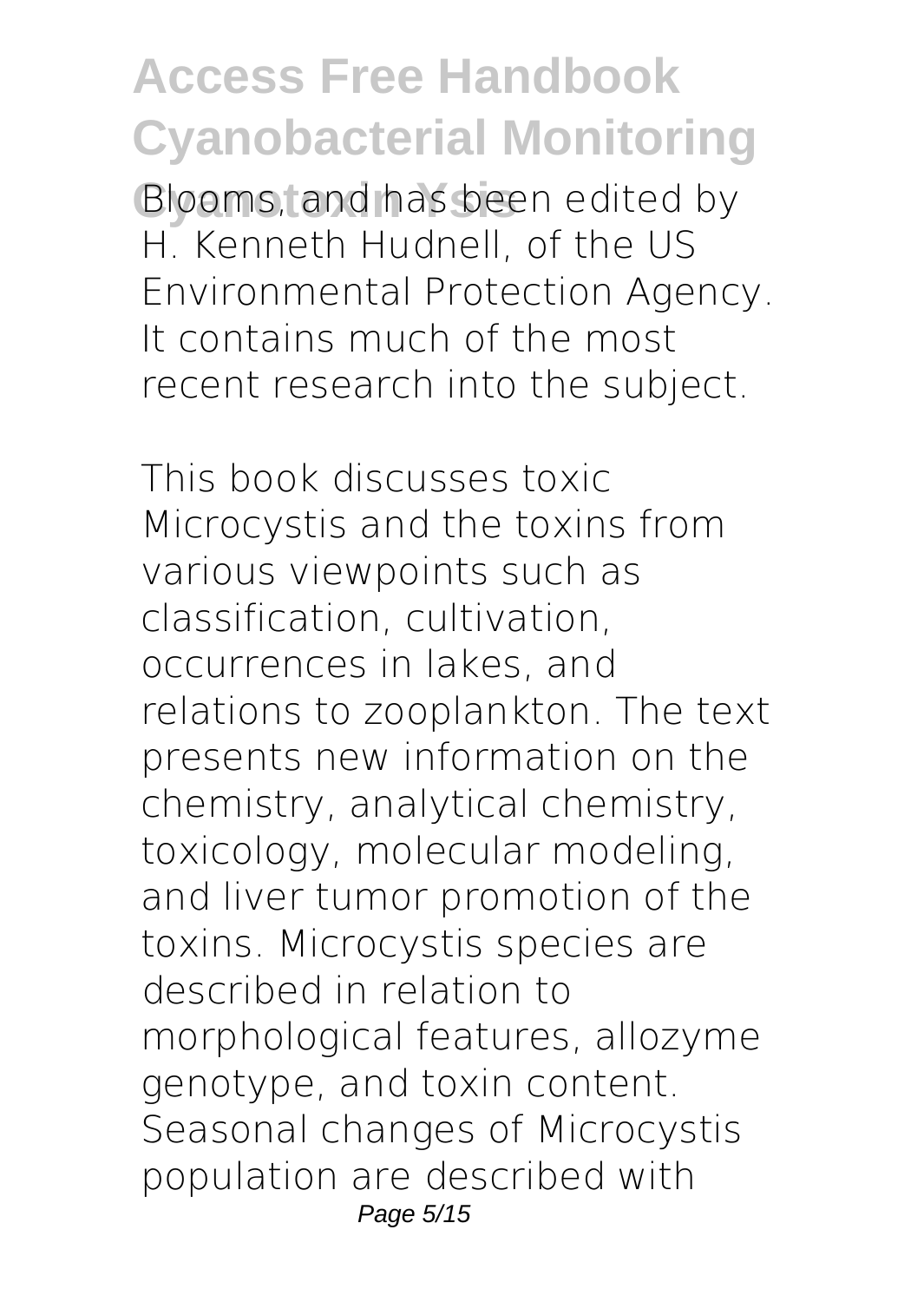**Special references to toxic** species and composition of the toxins. Chemical characteristics of microcystins are reviewed and the process for identification of microcystins is described.

Harmful Algal Blooms: A Compendium Desk Reference provides basic information on harmful algal blooms (HAB) and references for individuals in need of technical information when faced with unexpected or unknown harmful algal events. Chapters in this volume will provide readers with information on causes of HAB, successful management and monitoring programs, control, prevention, and mitigation strategies, economic consequences of HAB, Page 6/15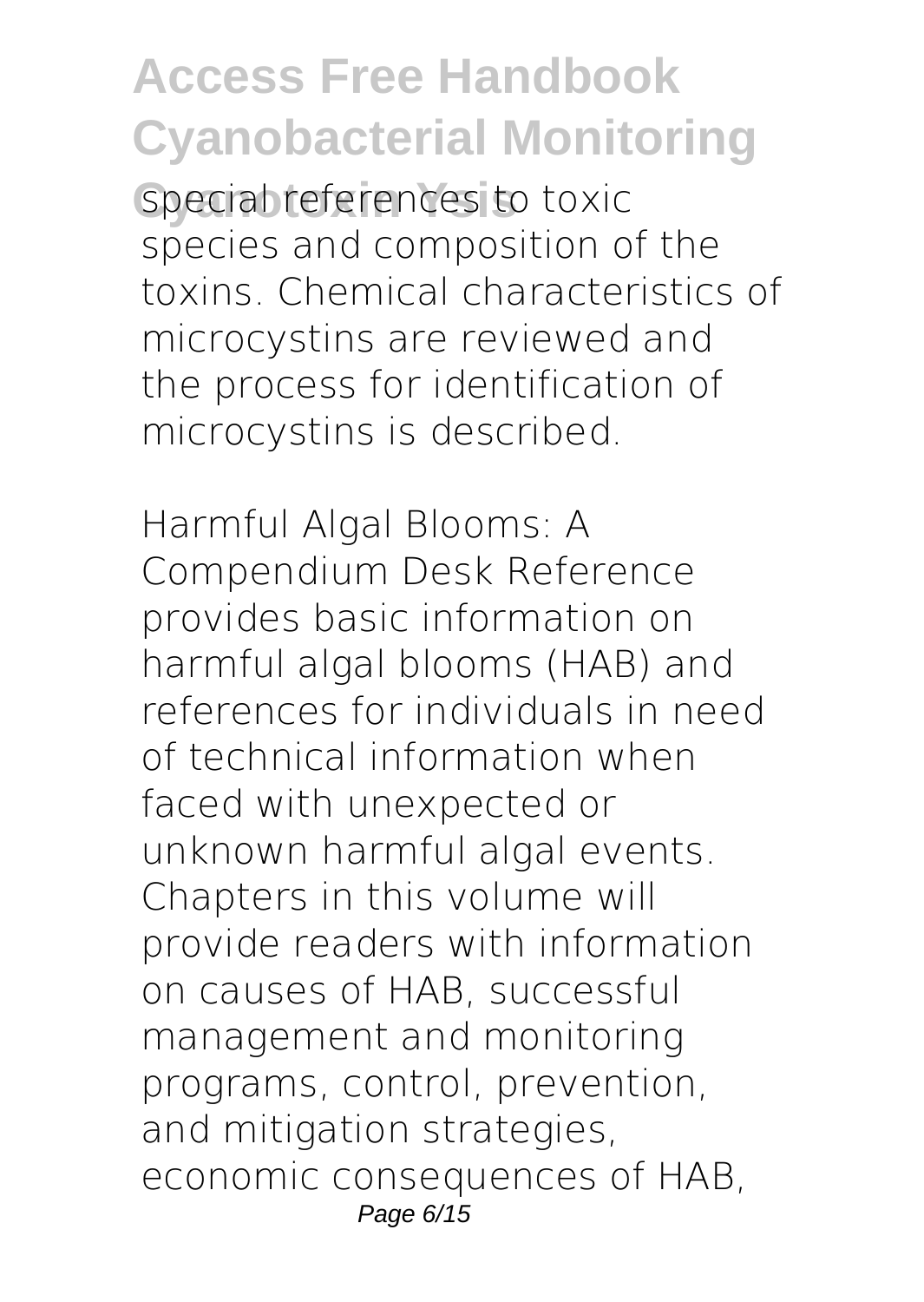associated risks to human health, impacts of HAB on food webs and ecosystems, and detailed information on the most common HAB species. Harmful Algal Blooms: A Compendium Desk Reference will be an invaluable resource to managers, newcomers to the field, those who do not have easy or affordable access to scientific literature, and individuals who simply do not know where to begin searching for the information needed, especially when faced with novel and unexpected HAB events. Edited by three of the world's leading harmful algal bloom researchers and with contributions from leading experts, Harmful Algal Blooms: A Compendium Desk Page 7/15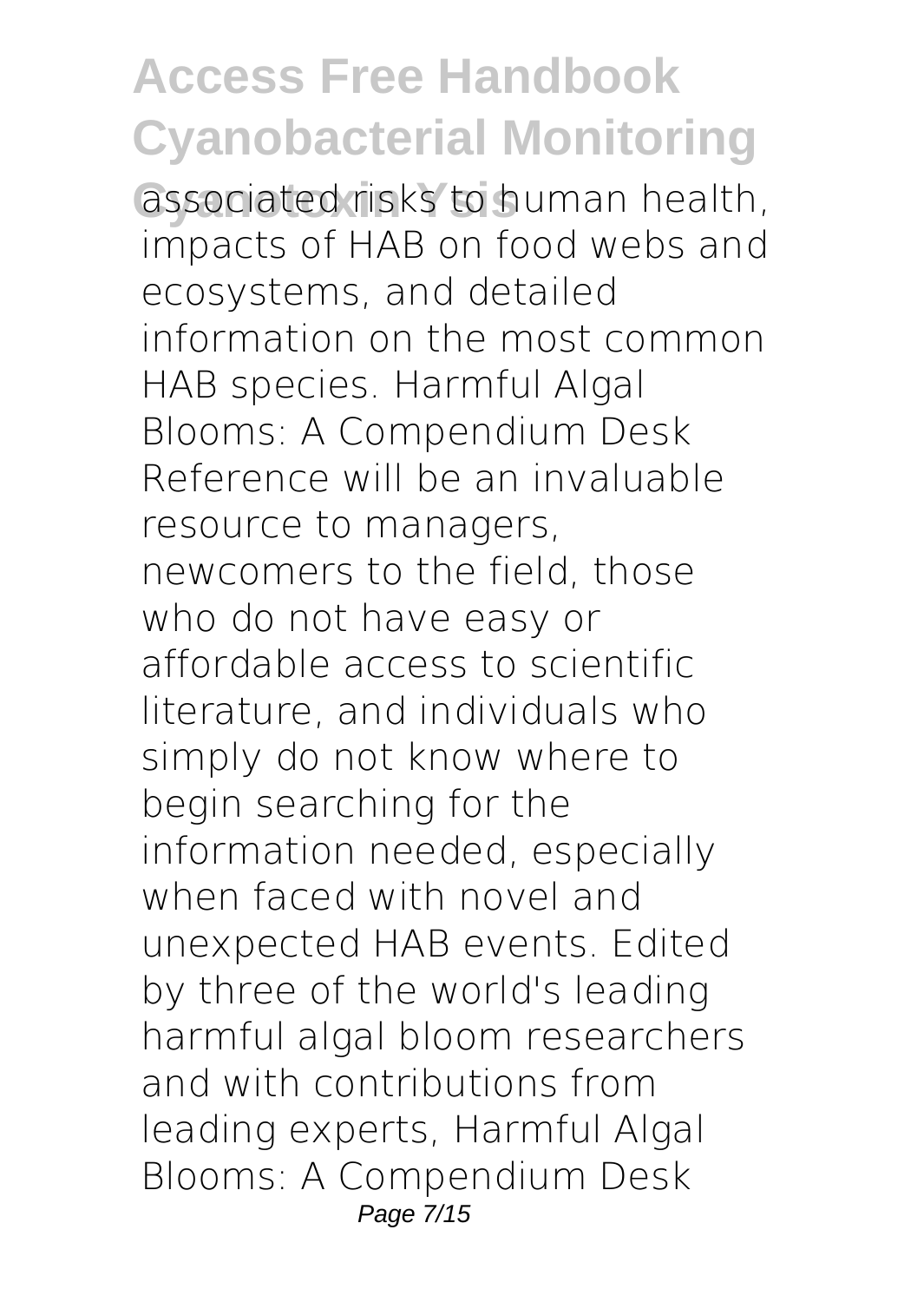Reference will be a key source of information for this increasingly important topic.

This outstanding volume provides an up-to-date overview of the advances in our knowledge of harmful cyanobacteria. An essential reference for all scientists and environmental professionals interested in cyanobacterial ecology and water management.

One of the major challenges in the world is to provide clean water and sanitation for all. With 3% fresh water reserves in the earth, there are more than 1 billion people who still lack access to clean drinking water. The declining water quality has not Page 8/15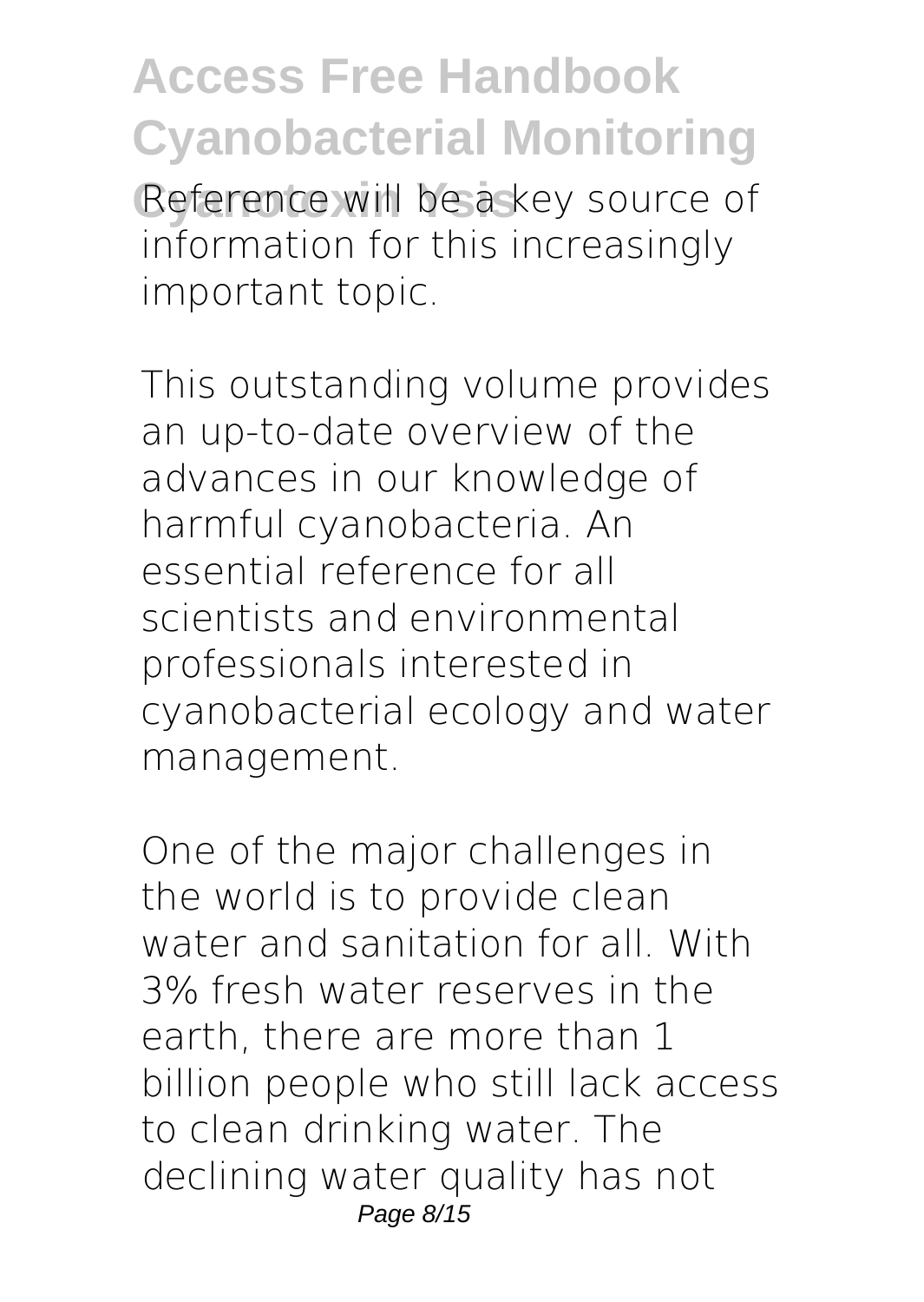**Conly reduced the life expectancy** of humans, but it has also contributed to the deleterious negative impacts on aquatic/marine life, flora, fauna and the ecosystem. However, with rapid technological advancements and the availability of advanced scientific instruments, there has been substantial improvement in the design and operation of water and wastewater treatment systems. Recently, these sustainable eco-technologies have been designed and operated to offer the following advantages: (i) a smaller footprint, (ii) less maintenance, (iii) >99% removal of contaminants, (iv) provides the option for resource recovery, (v) less energy consumption, (vi) Page 9/15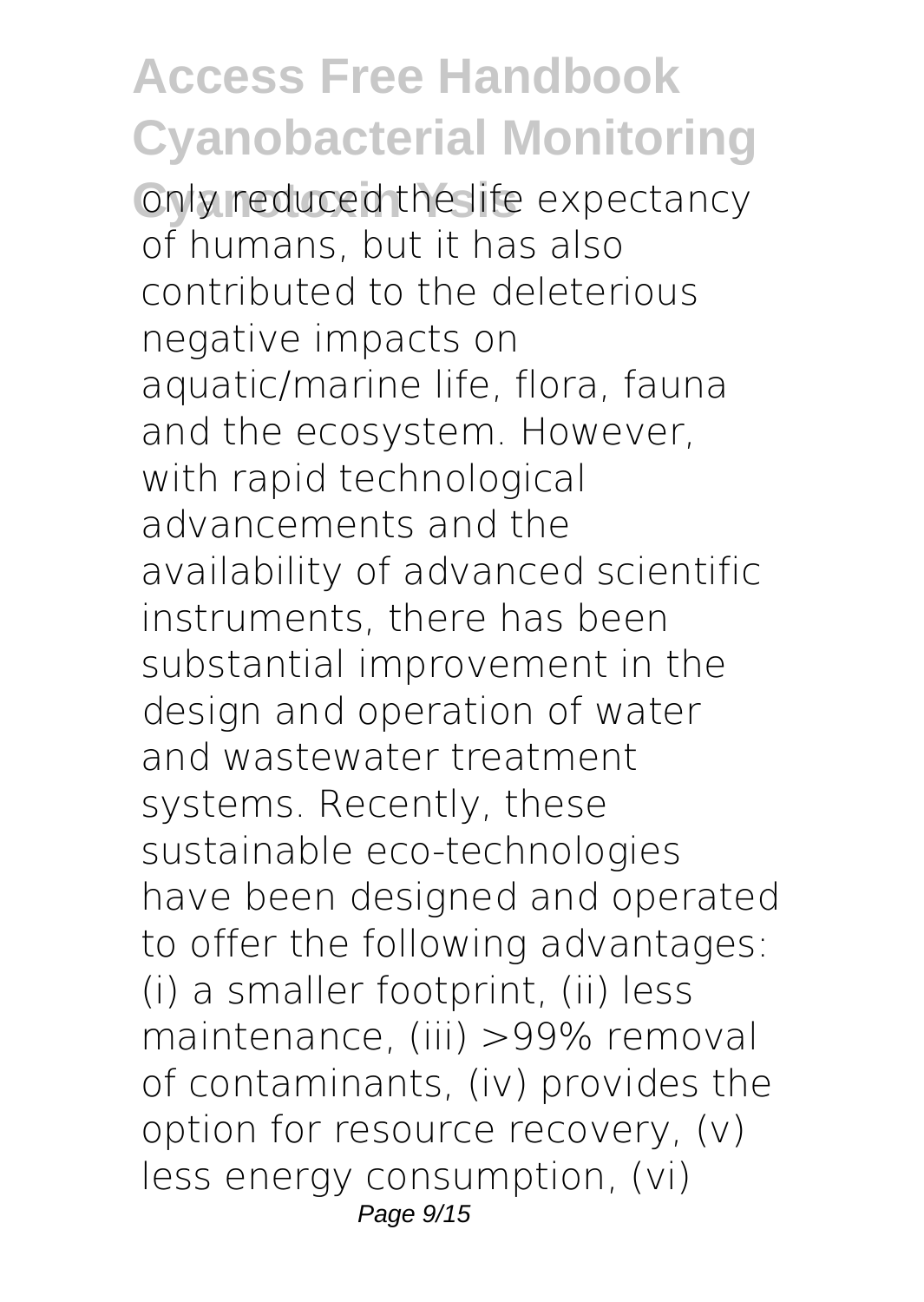**Cyanotoxin Ysis** minimal use of chemicals, and (vii) less investment and operational costs. This book highlights the technologies used for the removal of pollutants such as dyes, uranium, cyanotoxins, faecal contamination and P/N compounds from water environments, and shows that ecotechnologies are becoming more and more important and playing critical role in removing a wide variety of organic and inorganic pollutants from water. In Focus – a book series that showcases the latest accomplishments in water research. Each book focuses on a specialist area with papers from top experts in the field. It aims to be a vehicle for in-depth understanding and inspire further Page 10/15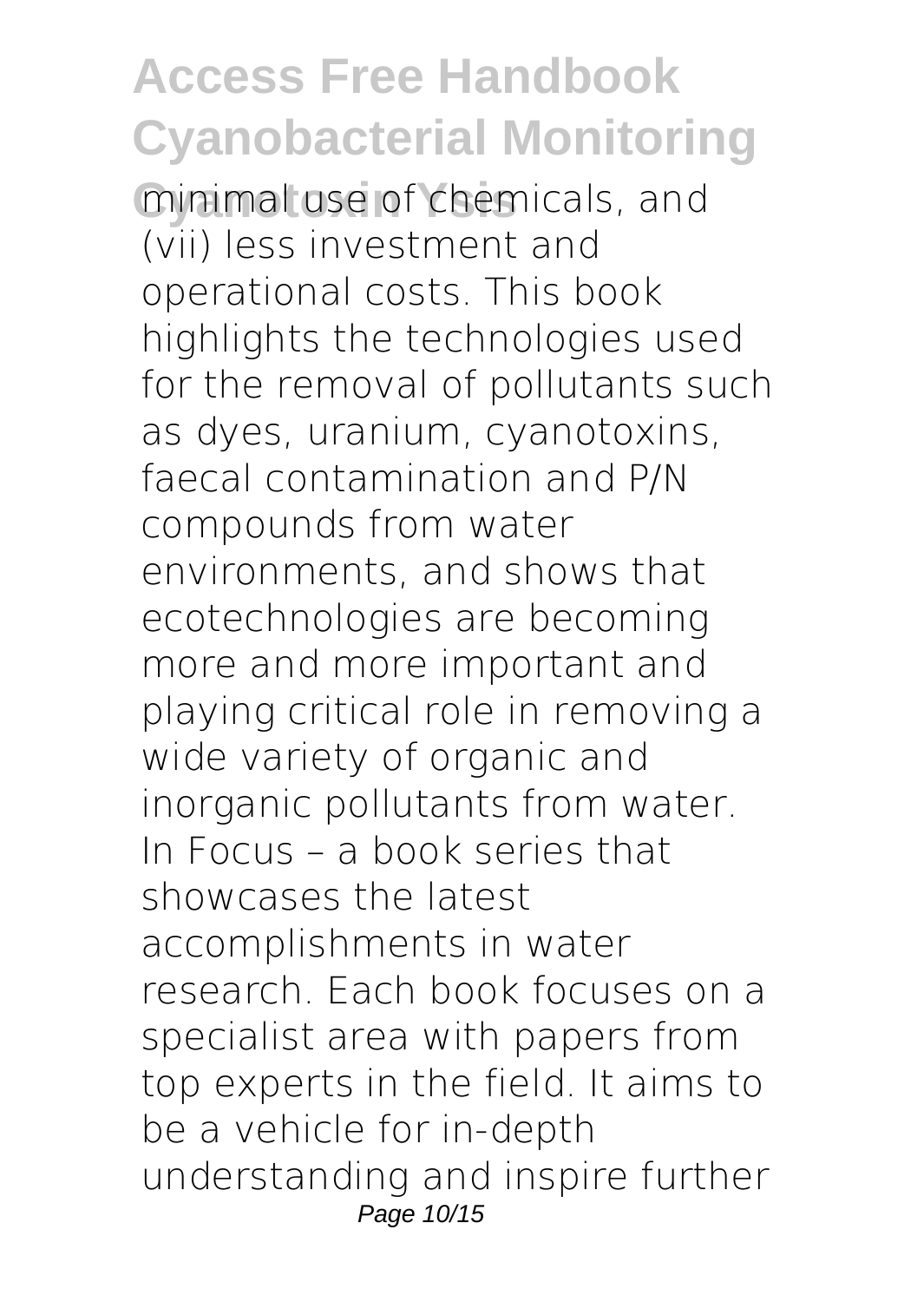**Access Free Handbook Cyanobacterial Monitoring Conversations in the sector.** 

The content is focused on benthic communities showing how they play an in important role in the river ecosystems. Provides also information on taxonomy of riverinhabiting algal groups, including phylogeny, distribution, collection, preservation and description of the most representative genera of algae in river benthic algal communities. The book also approaches the ecology of river algae not to mention the ecological factors influencing abundance, distribution and diversity of river benthic algal communities and their use as bio-indicators, providing an up-to-date information on taxonomy, Page 11/15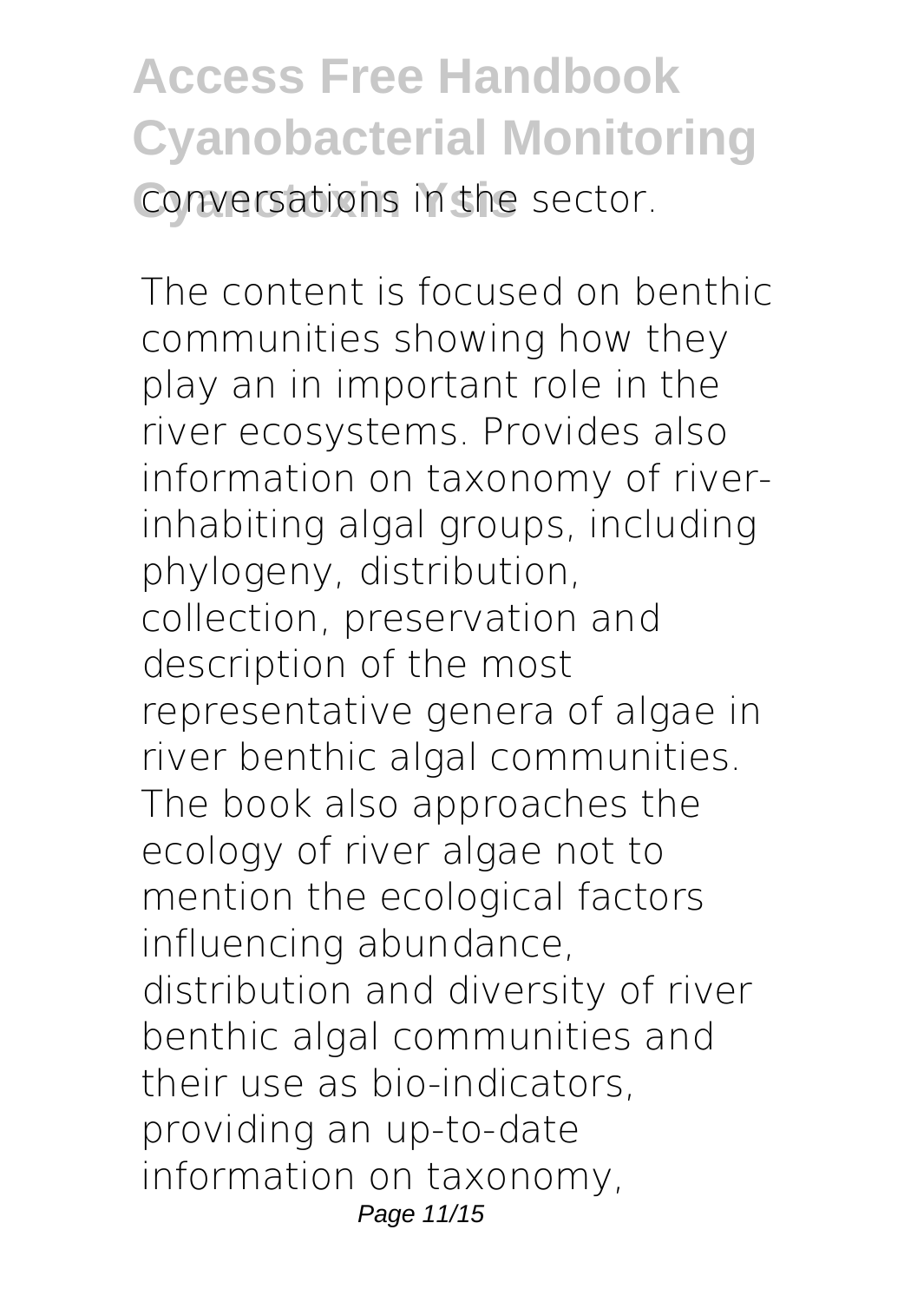ecology, methodology and uses, and a great source of research to everyone interested in freshwater algae, limnology, water quality assessment and biodiversity in river ecosystems.

Organic and inorganic chemicals frequently exhibit toxic, mutagenic, carcinogenic, or sensitizing properties when getting in contact with the environment. This comprehensive introduction discusses risk assessment and analysis, environmental fate, transport, and breakdown pathways of chemicals, as well as methods for prevention and procedures for decontamination.

The book , 'An Introduction to Page 12/15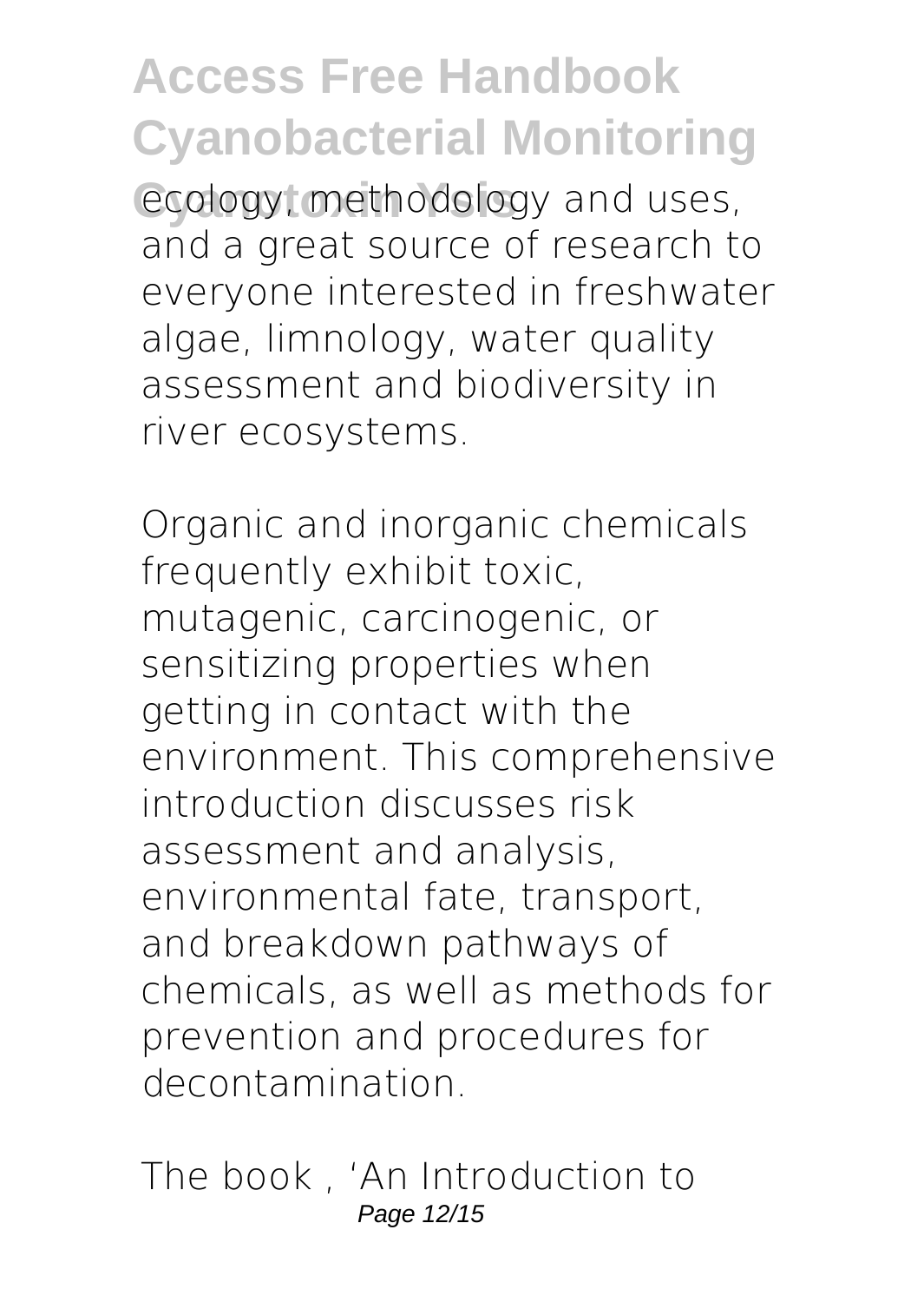Phytoplanktons - Diversity and Ecology' is very useful as it covers wide aspects of phytoplankton study including the general idea about cyanobacteria and algal kingdom. It contains different topics related to very basic idea of phytoplanktons such as, types ,taxonomic description and the key for identification etc. Together with it, very modern aspects of phytoplankton study including different methodologies needed for research students of botany, ecology, limnology and environmental biology are also included. The first chapter is very basic and informative and describes algal and phytoplankton classification, algal pigments, algal bloom and their control, algal toxins, wetlands algae, Page 13/15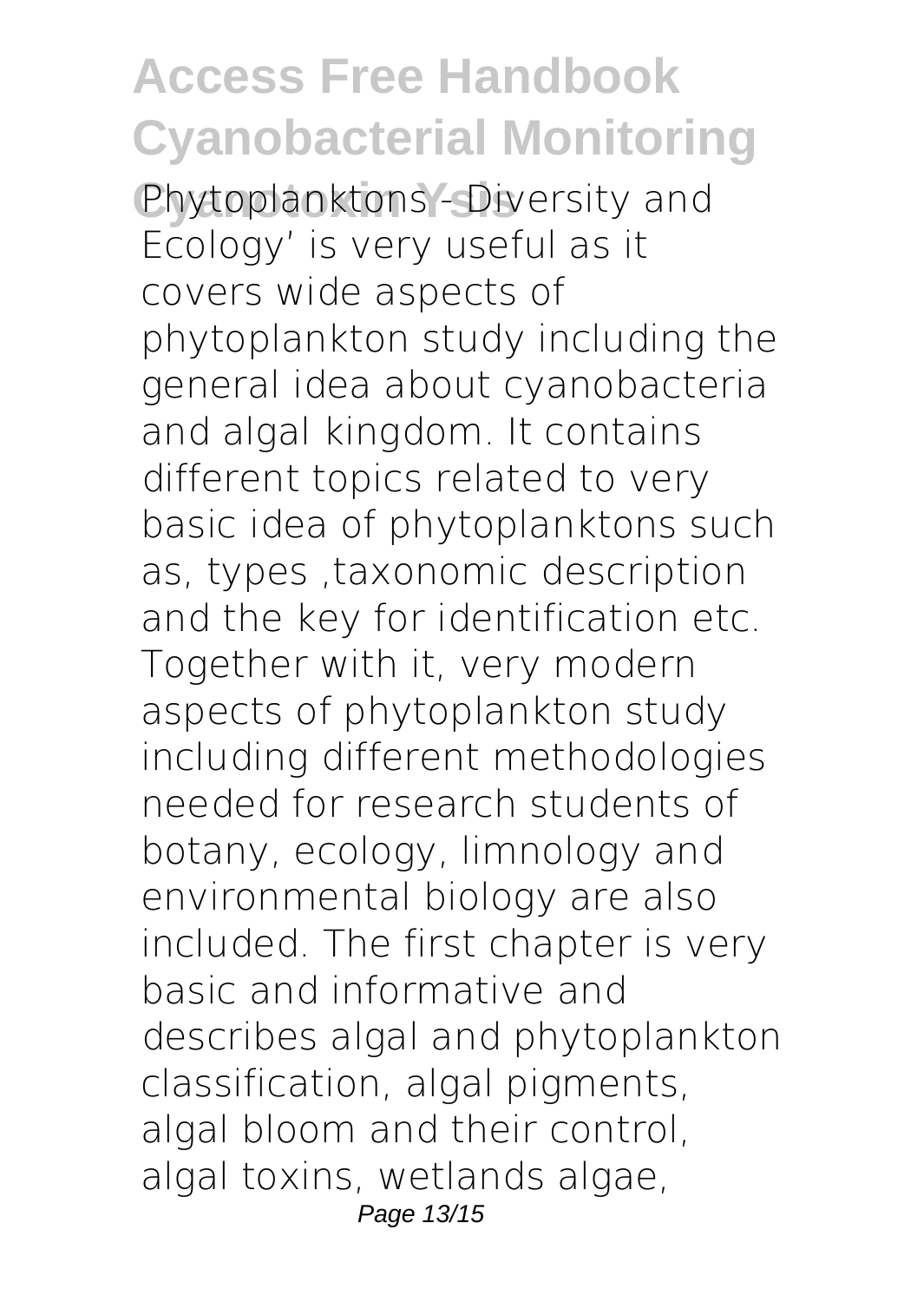ecological significance of phytoplanktons etc. A general key for identification of common phytoplankton genera is also included for students who will be able to identify these genera based on the light microscopic characters. In Chapters 2-4, different aspects of phytoplankton research like primary productivity, community pattern analysis and their ecological parameter analysis have been discussed with detailed procedures. Statistical analysis is also discussed in detail. Chapter 5 includes case studies related to review, phytoplankton diversity and dynamics.